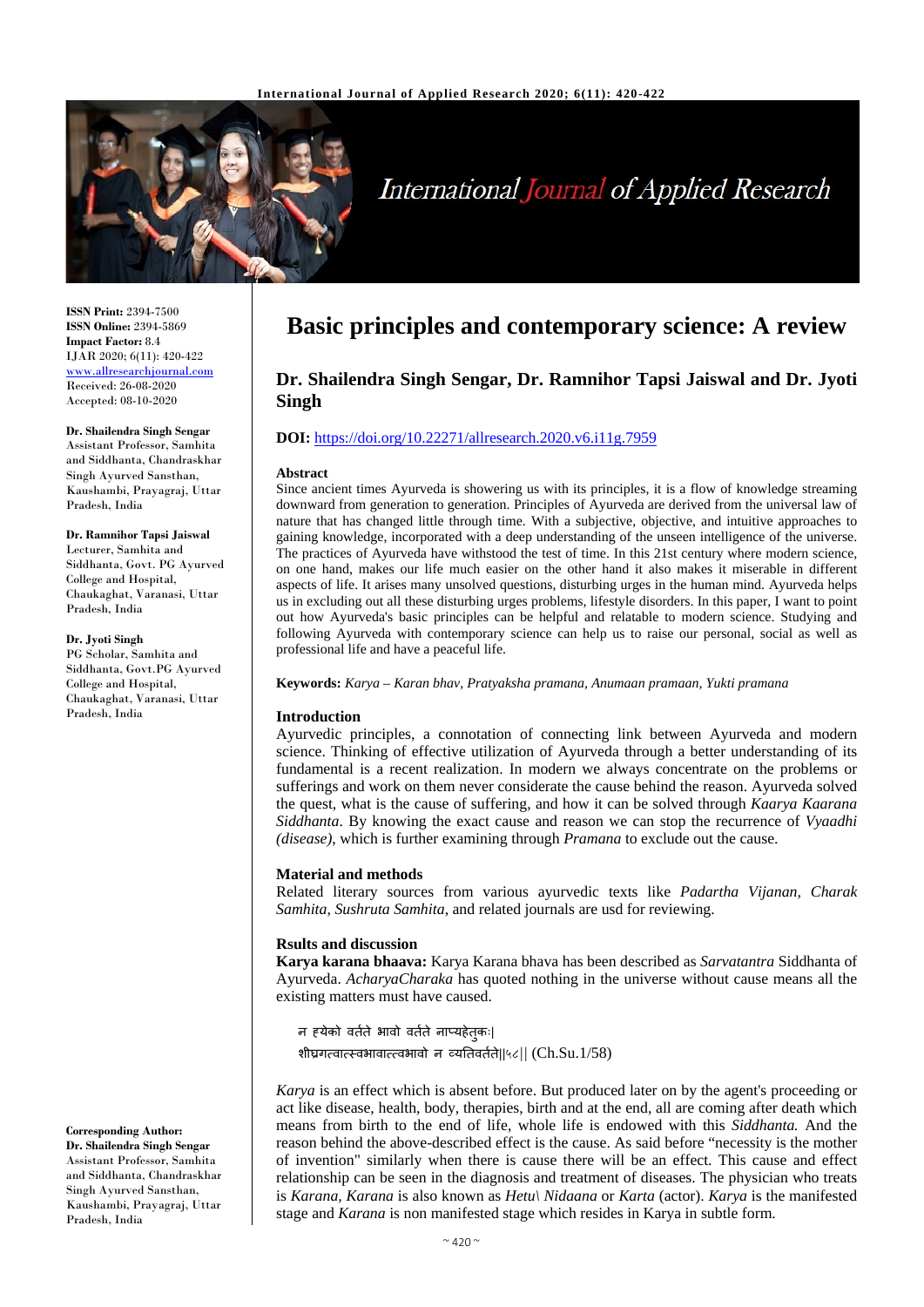*Karya* is through which *Karana* is produced or cause is that form that is produced by the effect.

*Karya* is the counter correlative of its own nonvisible or manifested *Kaarana* eg. Clay exists before the manifestation of the pot. Hence earth or clay is the cause of pot.

*Kaarina* can be categorized into three folds:

- 1. *Samvayi Karana* or *Upadana Karana* (material cause or intimate cause)
- 2. *Asmavayi Karana* **(**efficient cause)
- 3. *Nimitta* cause (instrumental cause or occasioning cause)

*Samvayi Karana* is inseparable union with which effect is produced at the same time. It exists in *Karya* which is produced from *Karana* itself in the form of *Saamveta*. For example, *Vastra* (cloth) is *Samvayi Karana* (intimate cause) of the *Varna* (color of the cloth). The cause which is inseparable until destruction is *Samvayi Karana*.

*Asamvaayi Karana is* inseparable united within the same object with the effect. For example, the Conjunction of *tantu* produces *Vastra* and *Varna*. If *tantu* is not arranged properly it will never produce *Vastra* as well as *Varna*. Here conjunction of *Tantu* with *Vastra* and *Vrana* is *Asamvayi Karana.*

*Nimitta Karana* helps *Samvayi* and *Asamvayi* Karana to produce effects and after that *Karana* detached from *Karya* itself. For example, in the production of cloth, shuttle and loom are the *Nimitta Karana*. Loom and shuttle detached from the cloth after its production. This is *Nimitta Karana*.

The manifestation of diseases also seeks these factors: *Samvayi, Asamavayi*, and *Nimitta Karana* as *Dosha Vaishamya, Dosha Dushya Sammurchhna*and *MithyaAhara Vihar* respectively.

*Charak*a states *Karana* as a physician or actor who acts as the doer and cause of action. As a physician is a causative factor for the alleviation of diseases through treatment, so the physician is *Karana*. And *Karya* is the effect that agent proceeds example, normalcy of *Dosha* is the effect on treatment.

Thus, because of different Karana or cause many diseases to exist, which is proved by *Karya* and *Karana Bhaav*. In the absence of the *Karana (Nidaana) Karya* i.e disease will never manifest. And in the absence of *Karana* i.e *Chikitsa Chatushpada* alleviated diseases will never manifest. Hence*, Karya* is produced when *Karana* exists.

*Pramana* leads to an important role in acquiring descriptive and complete knowledge. It can be considered a tool to gain knowledge. There no value of anything is it is not supported by *Pramana.*

It has four folds of classification:

- 1. *Aptopdesha Pramana*
- 2. *Pratyaksha Pramana*
- 3. *Anumaan Praman* (Inference)
- 4. *Aupamaya Pramana* (Analog)

*Pratyaksha Pramana*: It is also known as perception or direct immediate cognition. It is one of the best methods of knowledge, in which by direct contact of sense organ knowledge can be obtained. A physician should use all his senses except taste sensation during examining a patient. For example, heart and respiratory sound, gargling sound in the stomach, crept in joints, disturbed voice of the patient can be heard by ear. Similarly, color, shapes, signs of diseases, natural and unnatural changes in the body are examined through eyes, the normal and abnormal smell of the body, body wastes, medicine sense by the nose. Thus *Pratyaksha Pramana* helps to examine the patient.

According to *Charaka*, there are very few factors perceivable through eyes in comparison to those which are invisible. Although modern technologies have replaced and made examinations easy through instruments like USG, MRI, CT scan, etc. but modern science can't claim that made everything visible.

*Anumaan Pramaan*: Another fold of *Pramaan* or means of knowledge that is perceived by the present, past, and future is *Anumaan Pramaan*. The literary meaning of *Anumaan* is knowing after. This knowledge can be gained through perceived or already experienced knowledge. For example:

- By seeing the smoke, we think of fire- knowledge of present or commonly observed events. It can be correlated with cross-sectional study design or prevalence studies.
- 2. By seeing a newborn, we think of sexual intercourseknowledge of past or effect to cause. This can be correlated with case-control study design or retrospective studies.
- 3. By seeing a seed, we think of a plant that will arise from it – knowledge of the future (cause to effect). This can be correlated with prospective cohort study design or longitudinal studies.

*Acharya Charaka* states a few assumptions we draw through *Anumaan Pramaan* is, by digestion and metabolism. We can assume the digestive power or power of *Jathragni*. Restricted joint movement indicates knee injury or arthritis, inflammation, or any degenerative disorder with joints. The morbidity of pathogenic factors can be ascertained by the causative factors if there are more causative factors then the disease will be more severe.

In modern research methodology, *Anumaan Pramaan* is very important to gain knowledge. In survey researches about various issues like psychological, political, social, etc. questionnaires and interviews are conducted and spcially they are concluded through *AnumaanPramaan* (logical inference).

*Yukti Pramaan*: It is an analysis or inferential knowledge or logical reasoning which can be arrived after a careful selfanalysis of various factors. It can be defined as a conclusion drawn based on *Pratyaksha* and *Anumaan Pramaan*. It has multidimensional aspects.

It has logical reasoning to establish *Karya Karana Bhav*. It helps make a diagnosis and treat disease involving multiple *Dosha* with many confusing symptoms and excluding out true diagnosis from differential diagnosis and availability of few treatment options. *Yukti Pramana* physician formulates effective treatment based on his knowledge of *Aptopadesha*, practical experience, intelligence, and analytical skills.

It is an important tool in research methodology to guide rules of logical reasoning and the process of induction and deduction.

#### **Conclusion**

*Siddhanta* is made after many types of research on a hypothesis or the theory which cannot be science works on principles, without principles or basic law nothing can exist or proved. *Karya - Kaaran Bhaav* or cause-effect relationship explains that every effect has its specific cause and every specific effect shows its specific cause. Theoretically, the fundamental principle is to be considered